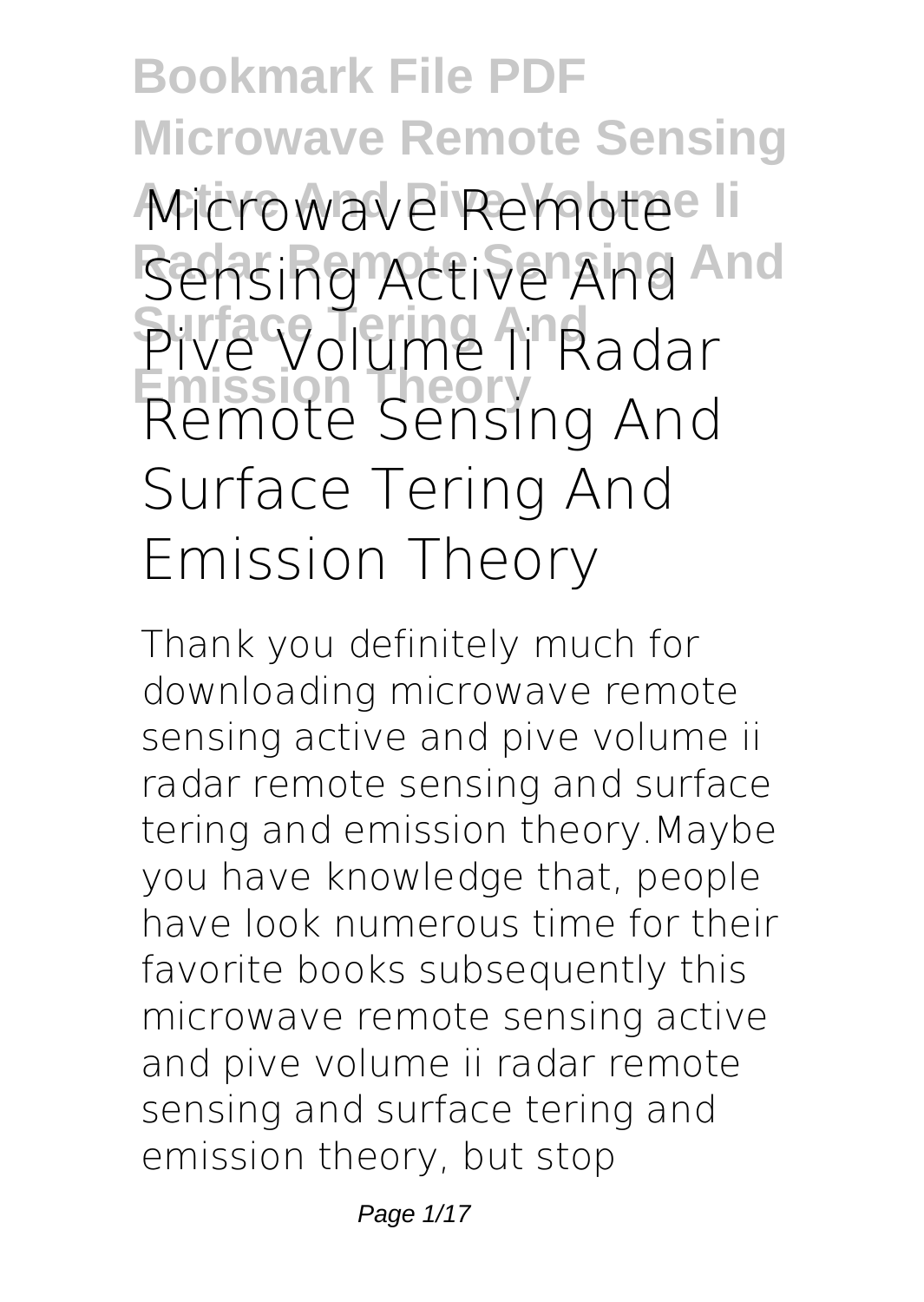**Bookmark File PDF Microwave Remote Sensing Accurring in harmful downloads.** 

**Radar Remote Sensing And** Rather than enjoying a fine PDF **Surface Tering And** following a cup of coffee in the afternoon, on the other hand they juggled subsequently some harmful virus inside their computer. **microwave remote sensing active and pive volume ii radar remote sensing and surface tering and emission theory** is welcoming in our digital library an online access to it is set as public fittingly you can download it instantly. Our digital library saves in merged countries, allowing you to acquire the most less latency period to download any of our books past this one. Merely said, the microwave remote sensing active and pive volume ii radar remote sensing and surface tering Page 2/17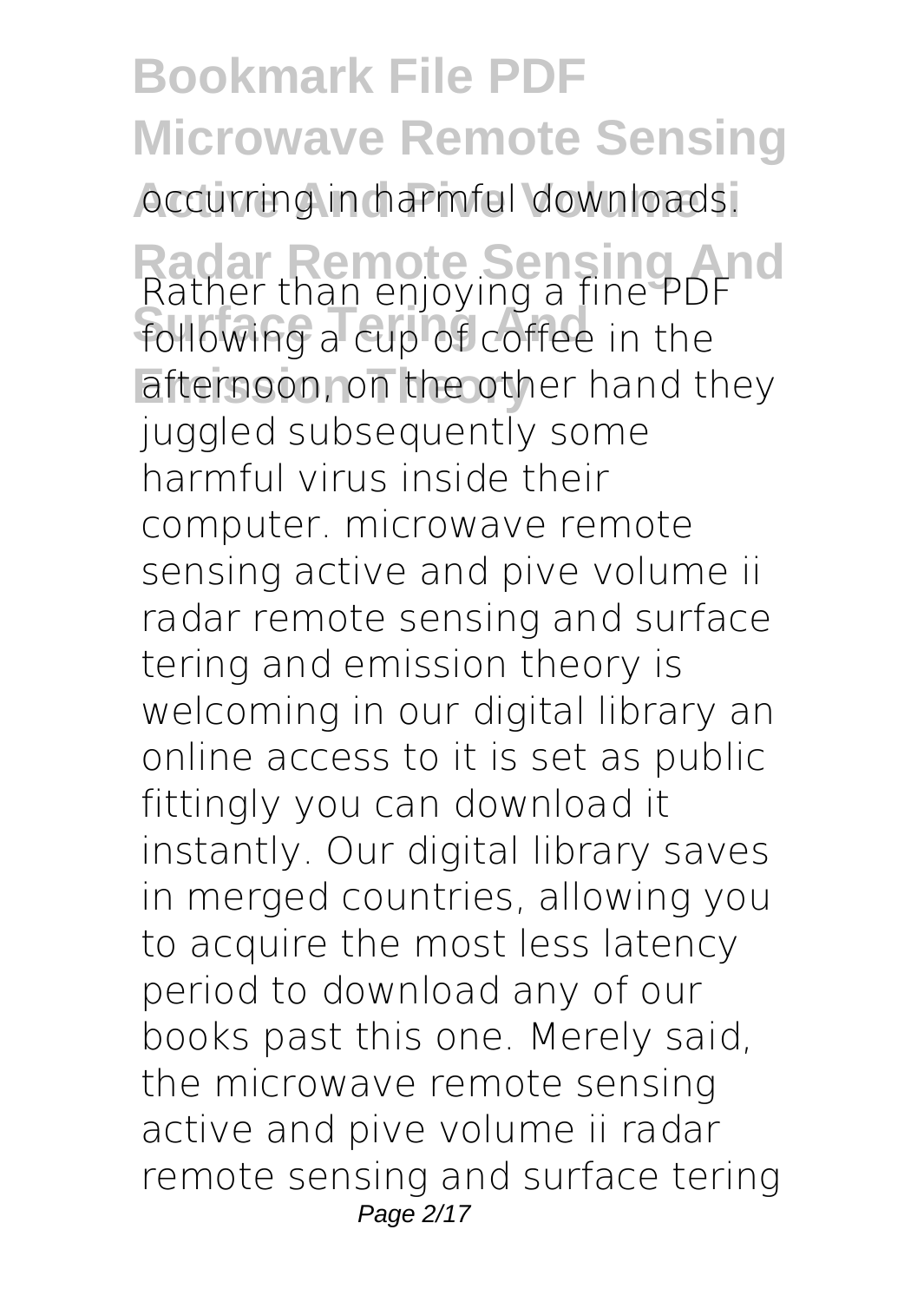and emission theory is universally compatible afterward any devices **Surface Tering And** to read.

**Lecture 42: Active Microwave** *Remote Sensing-01* Lecture 43: Active Microwave Remote Sensing-02 *Passive Microwave Remote Sensing Techniques for Studying Climate What is Active and Passive Remote Sensing? RS3.6 - Passive microwave remote sensing: applications* SatFC-J: Introduction to Microwave Remote Sensing **Microwave remote sensing** RS3.5 - Passive microwave remote sensing - principles Microwave remote sensing by Mr. Shashi Kumar*Remote sensing principles and classification* **Active \u0026 Passive Remote** Page 3/17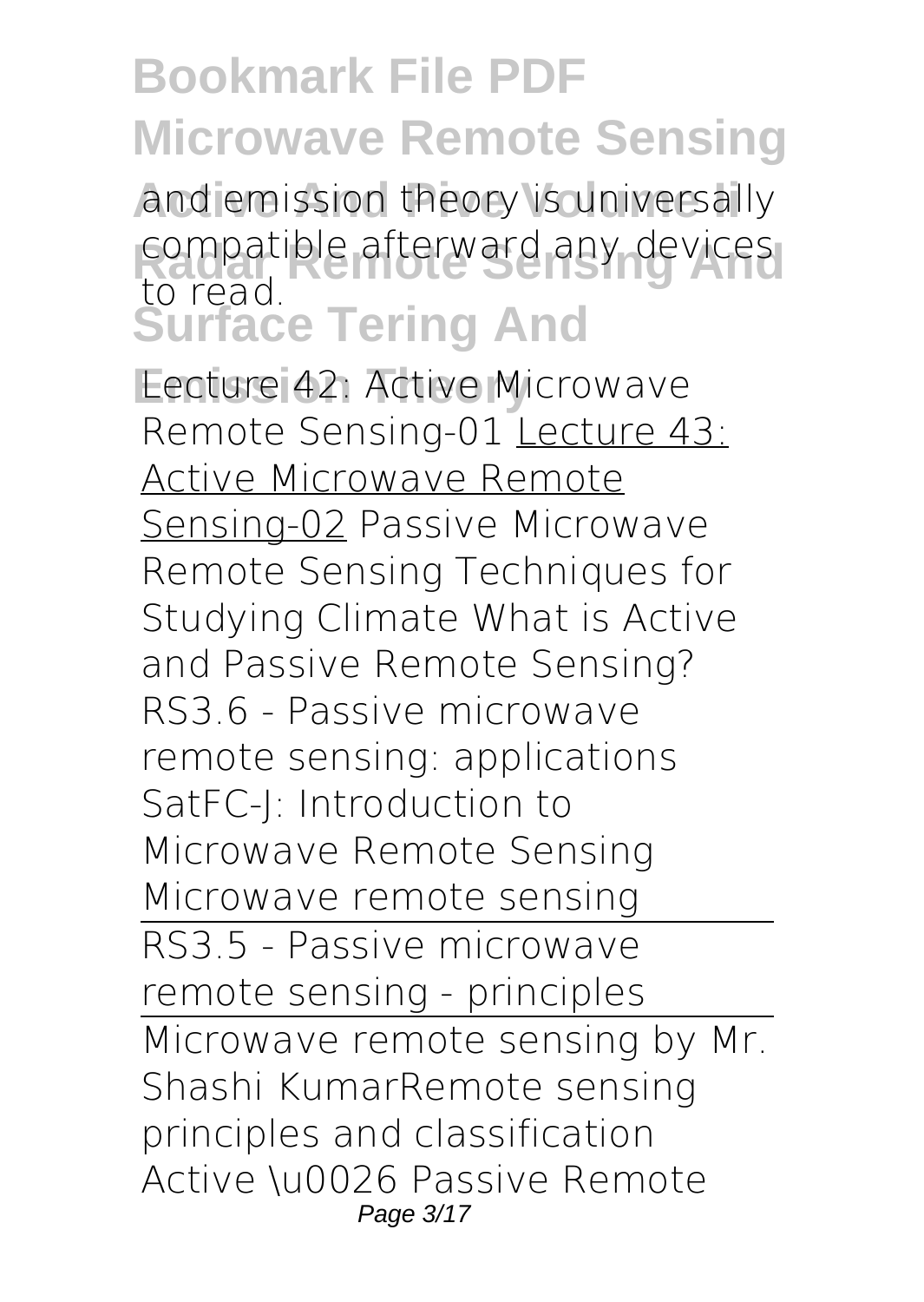**Sensing <del>Lecture 13 : Passive</del> Ii** Microwave Remote Sensing<br>What is Captial Resolution is **And Remote Sensing?** And What is Spatial Resolution in

**What is the Process of Remote** Sensing?*What is Remote Sensing?* What is Remote Sensing? How Does LiDAR Remote Sensing Work? Light Detection and Ranging What is MULTISPECTRAL IMAGE? What does MULTISPECTRAL IMAGE mean? MULTISPECTRAL IMAGE meaning *GIS and Remote Sensing* Mapping the Invisible: Introduction to Spectral Remote Sensing RS3.7 Radar: measurement principle **EEVblog #869 - Counting LED Photons!** d Microwave Remote Sensing Remote Sensing MCQ Questions Answers Part 1 Remote sensing ~ microwave ~ bands Page 4/17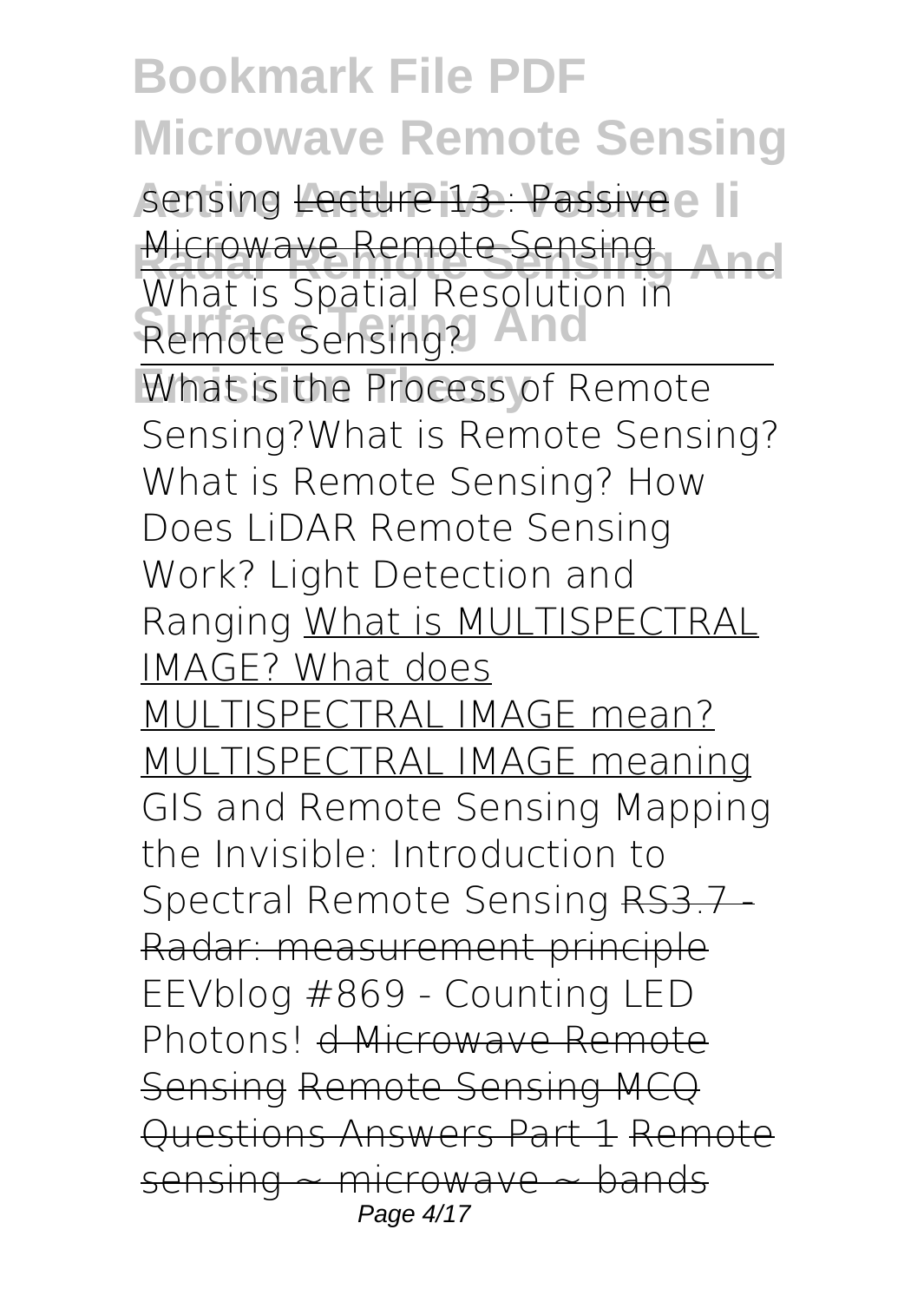comparison ~ superior 04 me li *<u>Overview of Microwave Remote</u>***</u>** sensing *incretive* remote<br>sensing | remote sensing and gis | Fecture 8 RS2.1 - Optical remote Sensing microwave remote sensing: principles *Lecture 56 : Limitations of Remote Sensing Techniques* Module 4.1: Passive Microwave Introduction

Microwave Remote Sensing Active And

Remote Sensing: Active Microwave Synthetic Aperture Radar / Scatterometry. Captured 6 January 2014, this RADARSAT-2 image shows multiple types of sea ice... Imaging radar. Imaging radar is similar to a photograph taken by a camera, but the image is of radar waves, not visible... Non-imaging radar. ...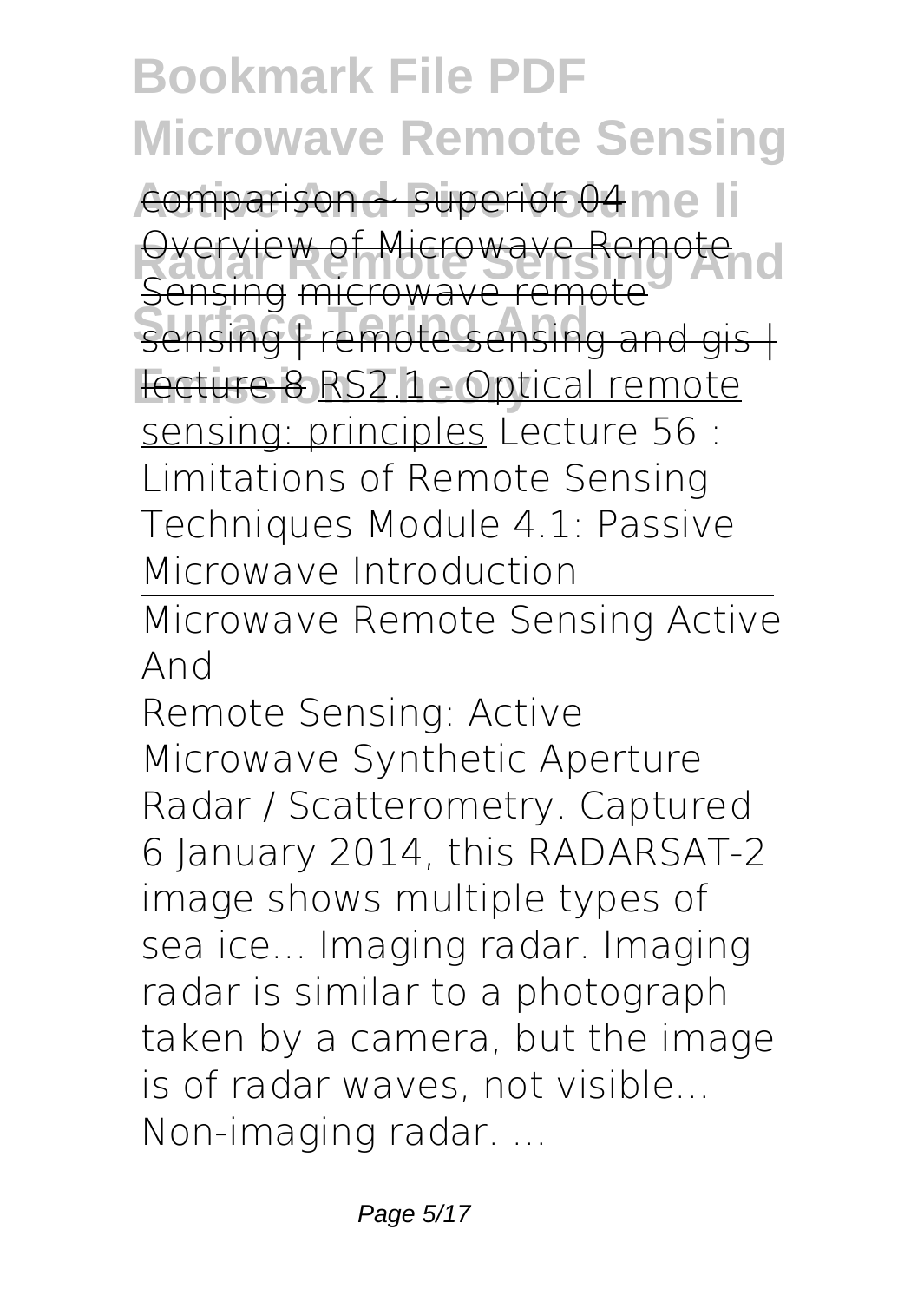**Bookmark File PDF Microwave Remote Sensing Active And Pive Volume Ii** Remote Sensing: Active ing And **Surface Tering And Microwave Remote Sensing Active** Remote Sensing: Active Microwave | National Snow and Ice ... and Passive Paperback – July 29, 2013 by U.S. Government Printing Office (GPO) (Creator) 1.0 out of 5 stars 1 rating

Microwave Remote Sensing Active and Passive: U.S ...

Microwave sensing encompasses both active and passive forms of remote sensing. As described in Chapter 2, the microwave portion of the spectrum covers the range from approximately 1cm to 1m in wavelength. Because of their long wavelengths, compared to the visible and infrared, microwaves Page 6/17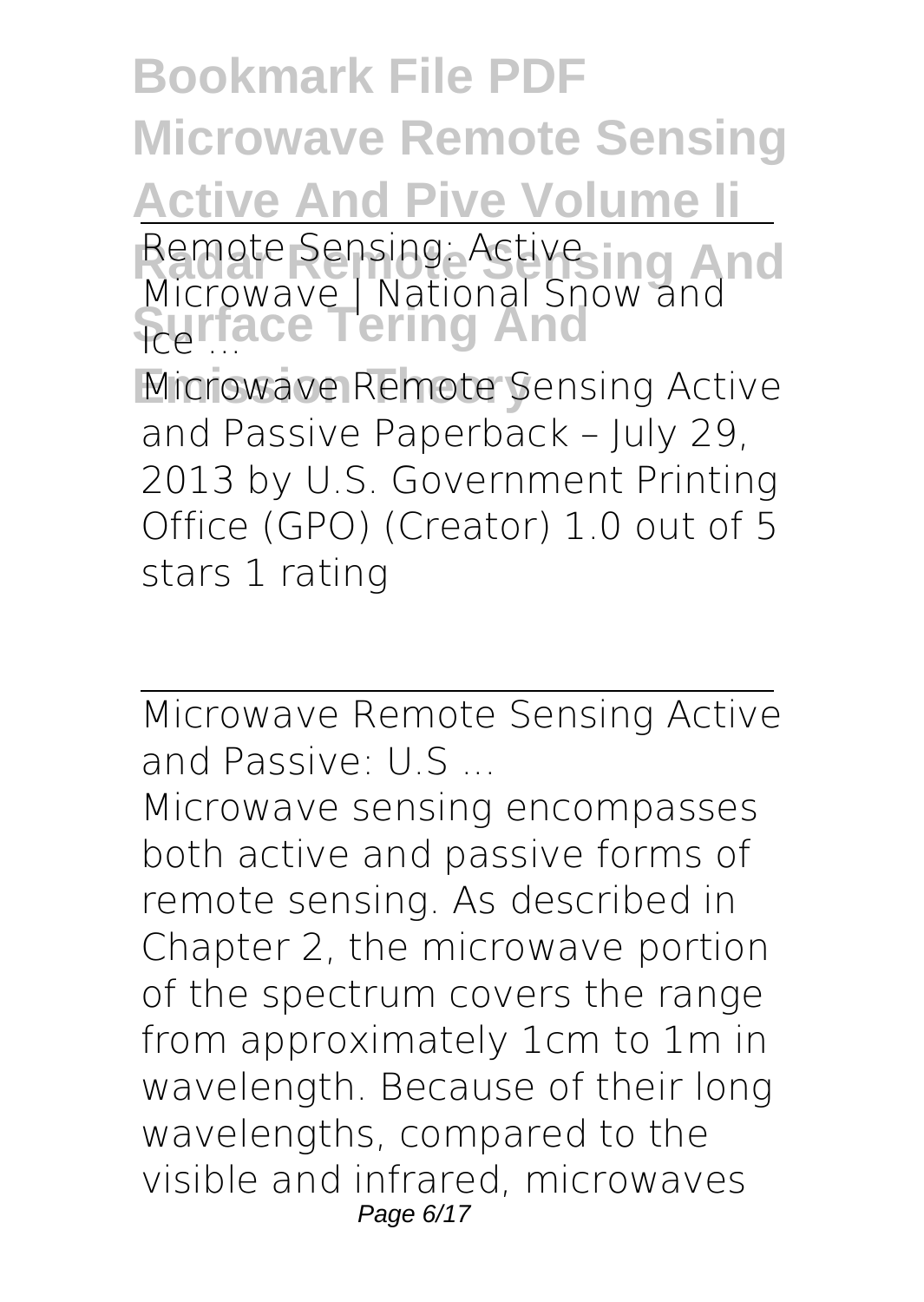have special properties that are important for remote sensing **And Surface Tering And**

Microwave remote sensing -Natural Resources Canada Active Remote Sensing Instruments. Each active sensor in remote sensing directs its signal to the object and then checks the response – the received quantity. The majority of devices employ microwaves since they are relatively immune to weather conditions. Active remote sensing techniques differ by what they transmit (light or waves) and what they determine (e.g., distance, height, atmospheric conditions, etc.).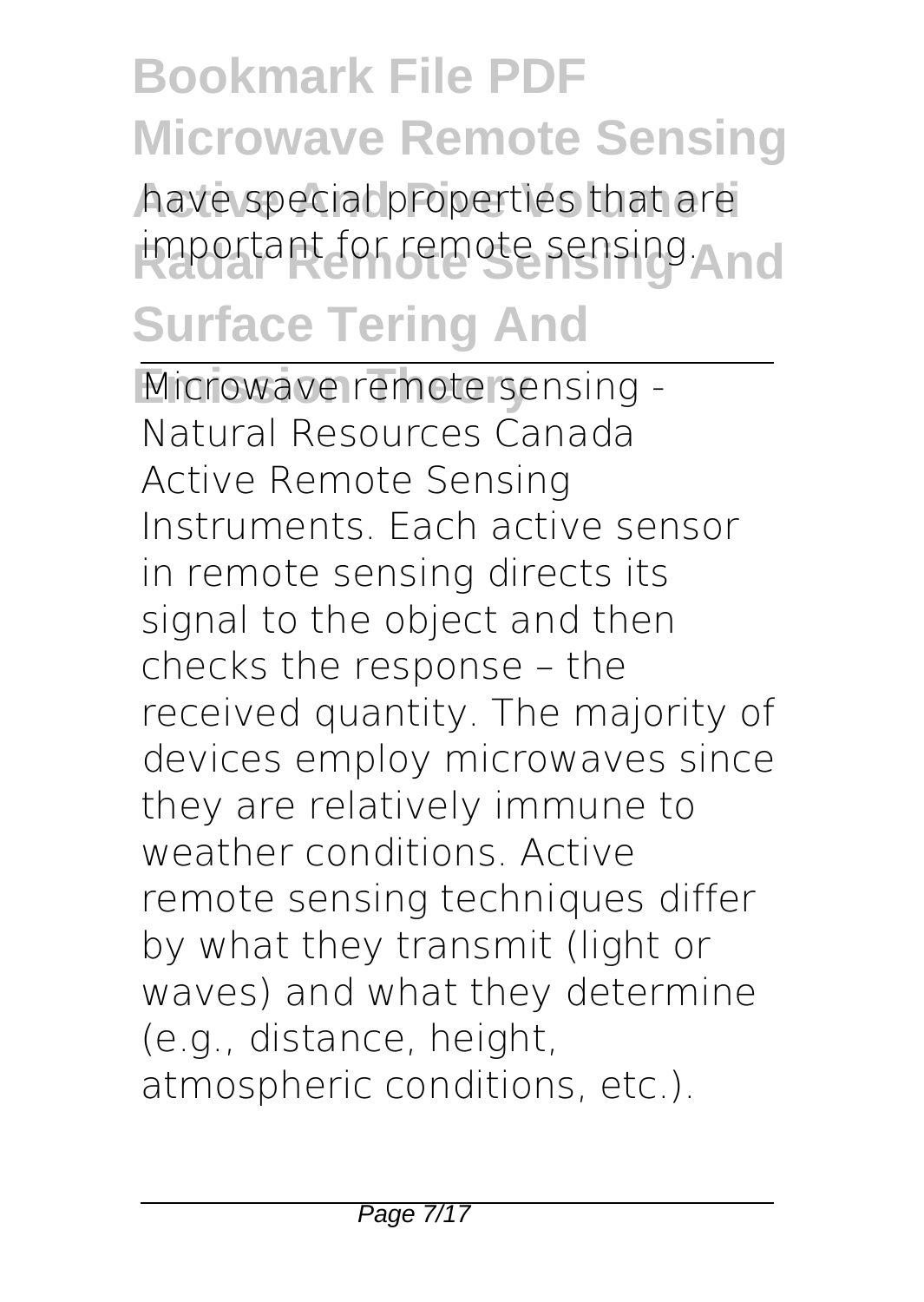**Aypes Of Remote Sensing: me li Devices And Their Applications<br>Active and Dassive Missourive India Surface Tering And** Remote Sensing Active Thermal Remote Sensing: It deals with the Active and Passive Microwave information recorded in the thermal infrared range. Still this field need more development and passive sensors are used to acquired information on this range. A to Z About Active and Passive Remote Sensing Simultaneous usage of

Active And Passive Microwave Remote Sensing | hsm1.signority Microwave Remote Sensing - Active and Passive - Volume I - Microwave Remote Sensing Fundamentals and Radiometry book. Read reviews from world's Page 8/17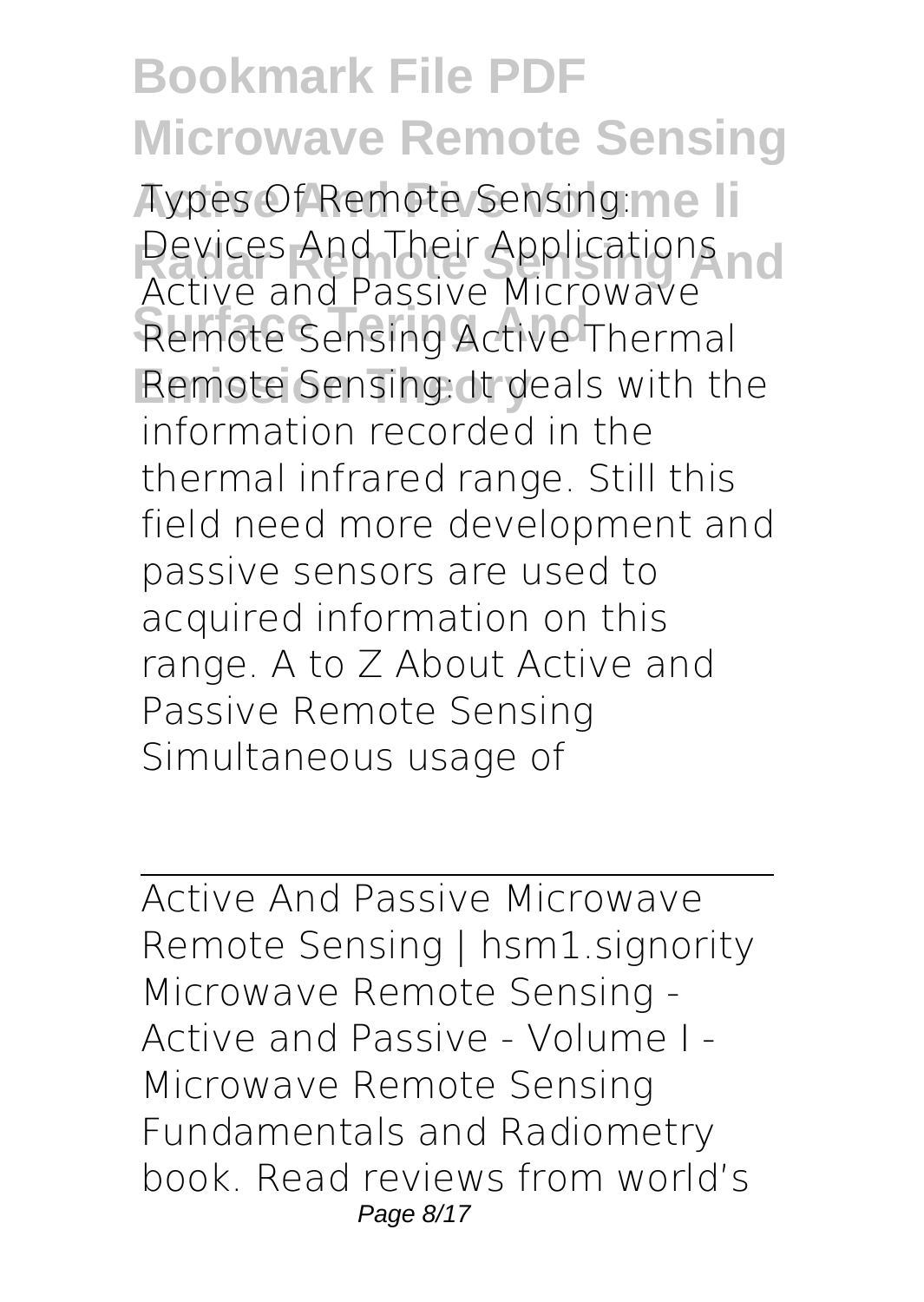**Bookmark File PDF Microwave Remote Sensing Aargest cAnd Pive Volume li Radar Remote Sensing And**

Microwave Remote Sensing -Active and Passive - Volume I ... The most widely used active remote sensing systems include: Active microwave (RADAR= RAdio Detection and Ranging), which is based on the transmission of longwavelength microwave (e.g., 3-25 cm) through the atmosphere and then recording the amount of energy b ackscattered from the terrain. The beginning of the RADAR technology was using radio waves. Although radar systems now use microwave wavelength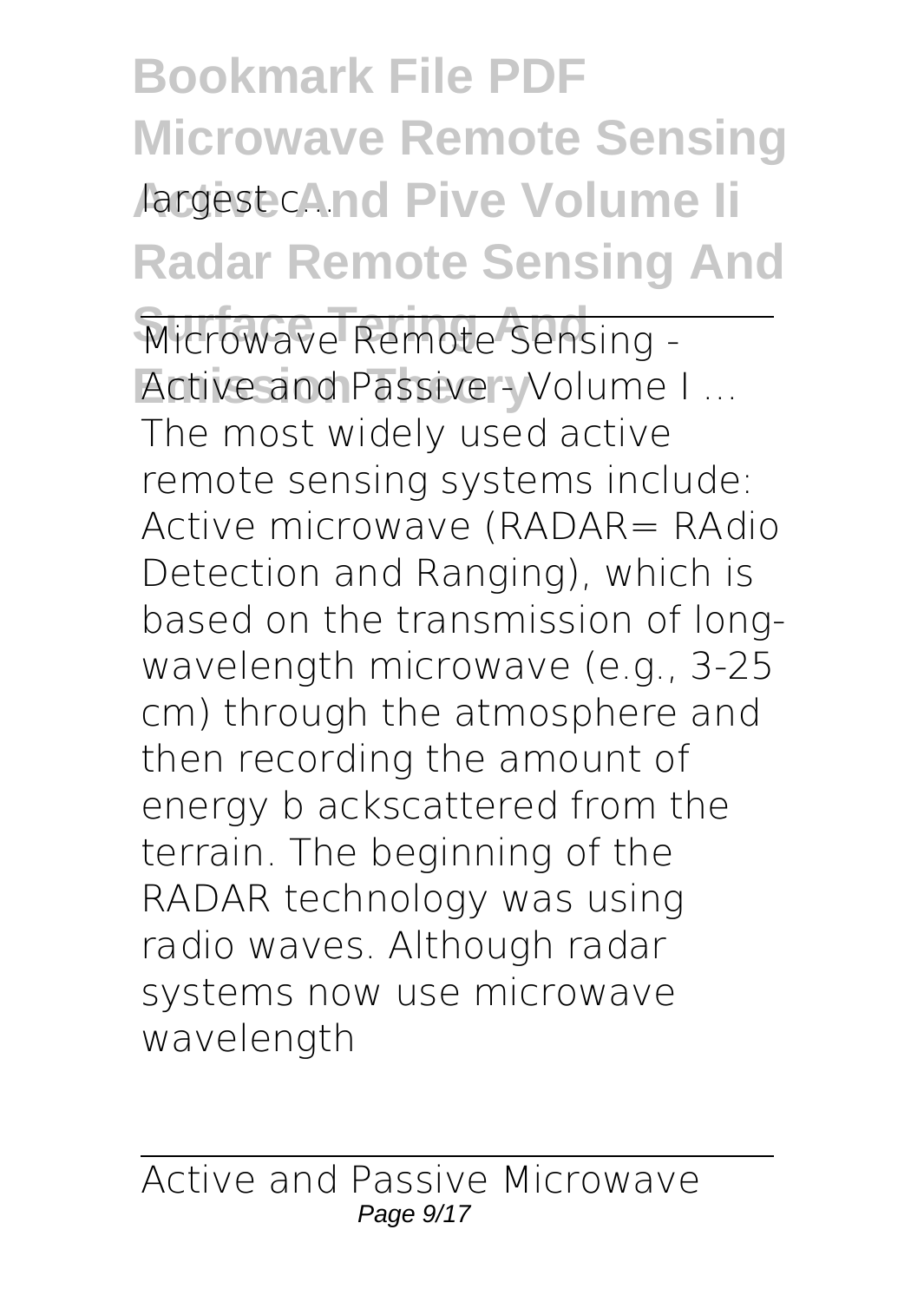**Remote Sensing ve Volume li** Microwave Remote Sensing:<br>Active and Passive Velume LAN**d Radar Remote Sensing and Surface Scattering and Emission** Active and Passive, Volume II: Theory [Fawwaz T. Ulaby, Richard K. Moore, Adrian K. Fung] on Amazon.com. \*FREE\* shipping on qualifying offers. Microwave Remote Sensing: Active and Passive, Volume II: Radar Remote Sensing and Surface Scattering and Emission Theory

Microwave Remote Sensing: Active and Passive, Volume II ... Active Microwave Remote Sensing: It operates in the microwave region and RADAR is the ...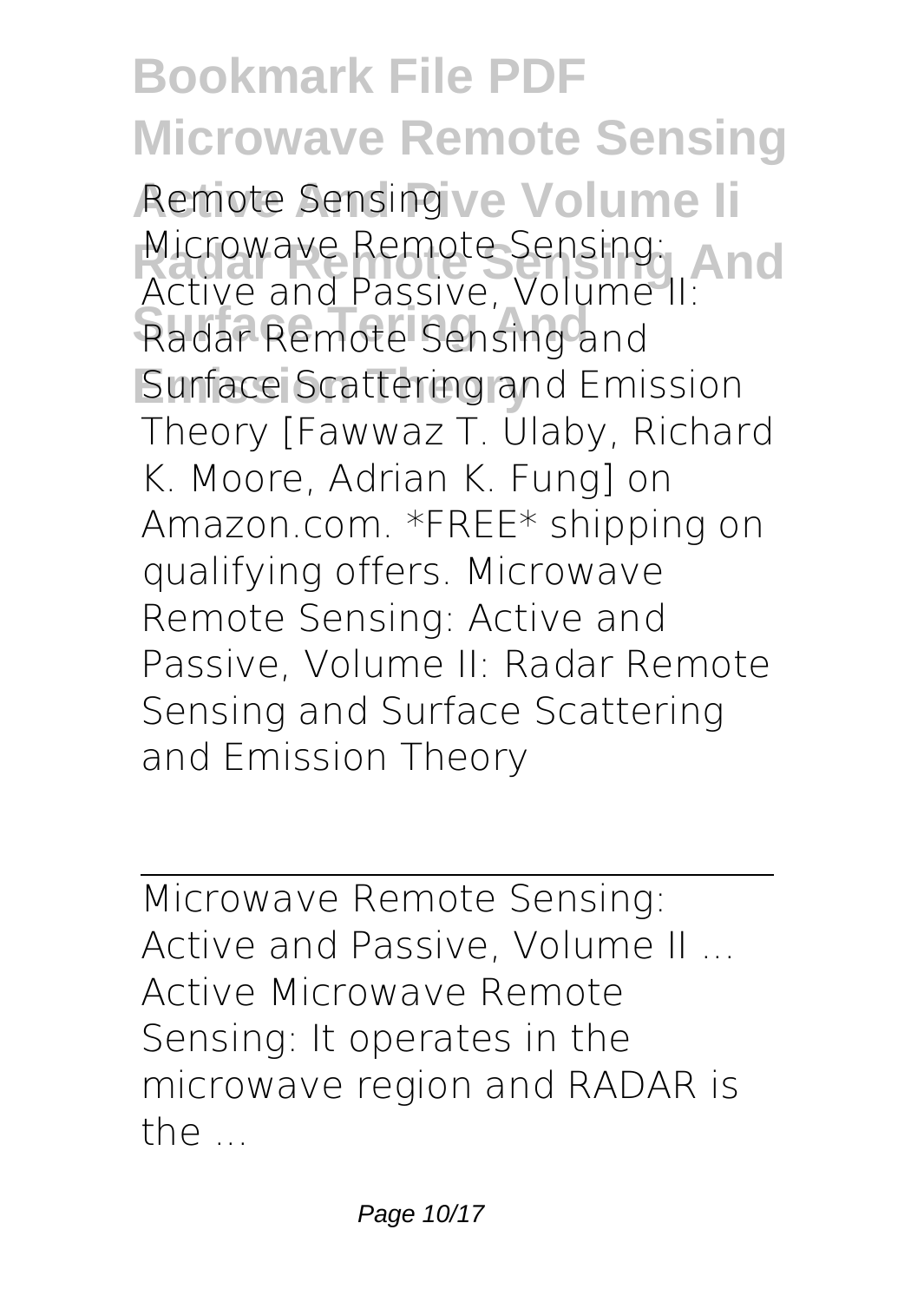**Bookmark File PDF Microwave Remote Sensing Active And Pive Volume Ii** A to Z About Active and Passive d **Surface Tering And** There are two types of microwave remote sensing; active and Remote Sensing passive. The active type receives the backscattering which is reflected from the transmitted microwave which is incident on the ground surface. Synthetic aperture radar (SAR), microwave scatterometers, radar altimeters etc. are active microwave sensors. The passive type receives the microwave radiation emitted from objects on the ground. The microwave radiometer is one of the passive microwave sensors.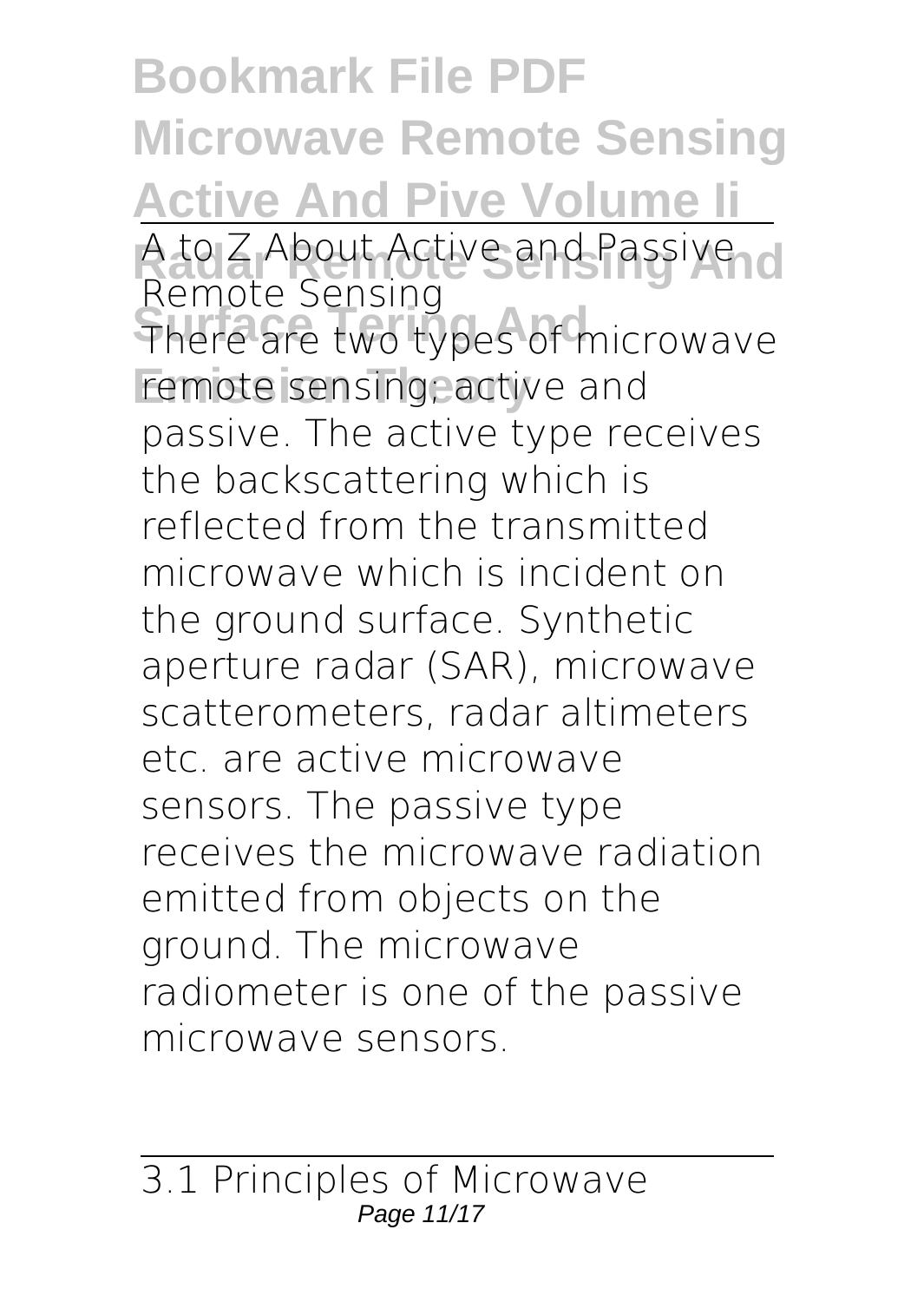**Remote Sensing ve Volume li Radio Microwave Remote Sensing 1986 Microwave Remote Sensing Emission Theory** Fundamentals and Radiometry (v. - Active and Passive - Volume I - 1) EAN : 9780201107593 Authors : Adrian K. Fung,Richard K. Moore,Fawwaz T. Ulaby Binding : Hardcover Publisher : Artech House Publication Date : 1981-10-01 Pages : 456

Microwave Remote Sensing - Active and Passive - Volume I ... ACTIVE REMOTE SENSING Radar technology is considered an active remote sensing system because it actively sends a microwave pulse and senses the energy reflected back. Doppler Radar, Scatterometers, and Radar Page 12/17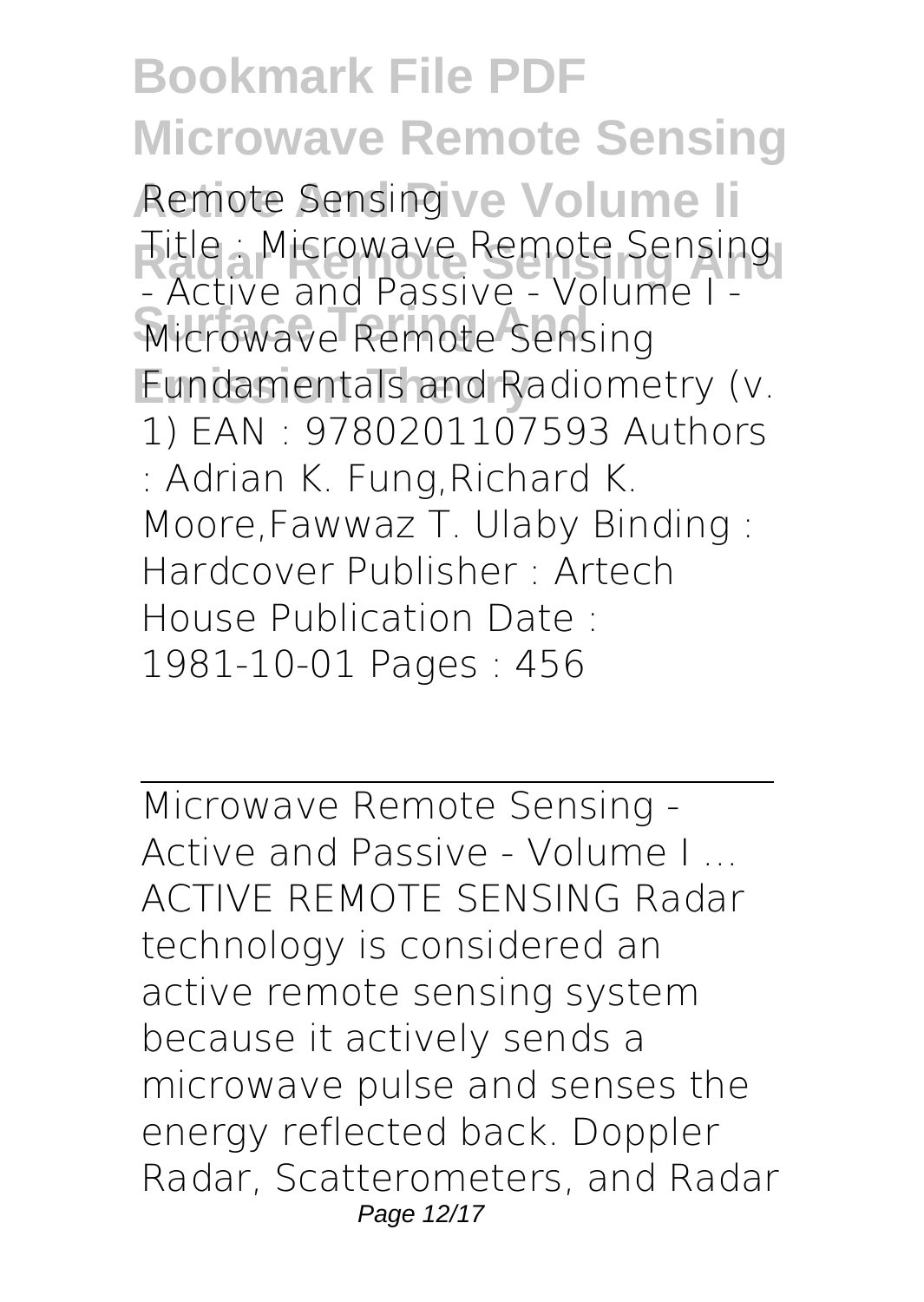Altimeters are examples of active remote sensing instruments that d **Surface Tering And** use microwave frequencies.

#### **Emission Theory**

Microwaves | Science Mission Directorate Principles of Microwave Remote Sensing Microwave remote sensing systems are classified into two groups: passive and active. Passive systems collect the radiation that is naturally emitted by the observed surface. Microwave Remote Sensing Active And Passive Volume Ii ... The crystalline structure of ice typically emits more microwave energy than the liquid water in the ocean.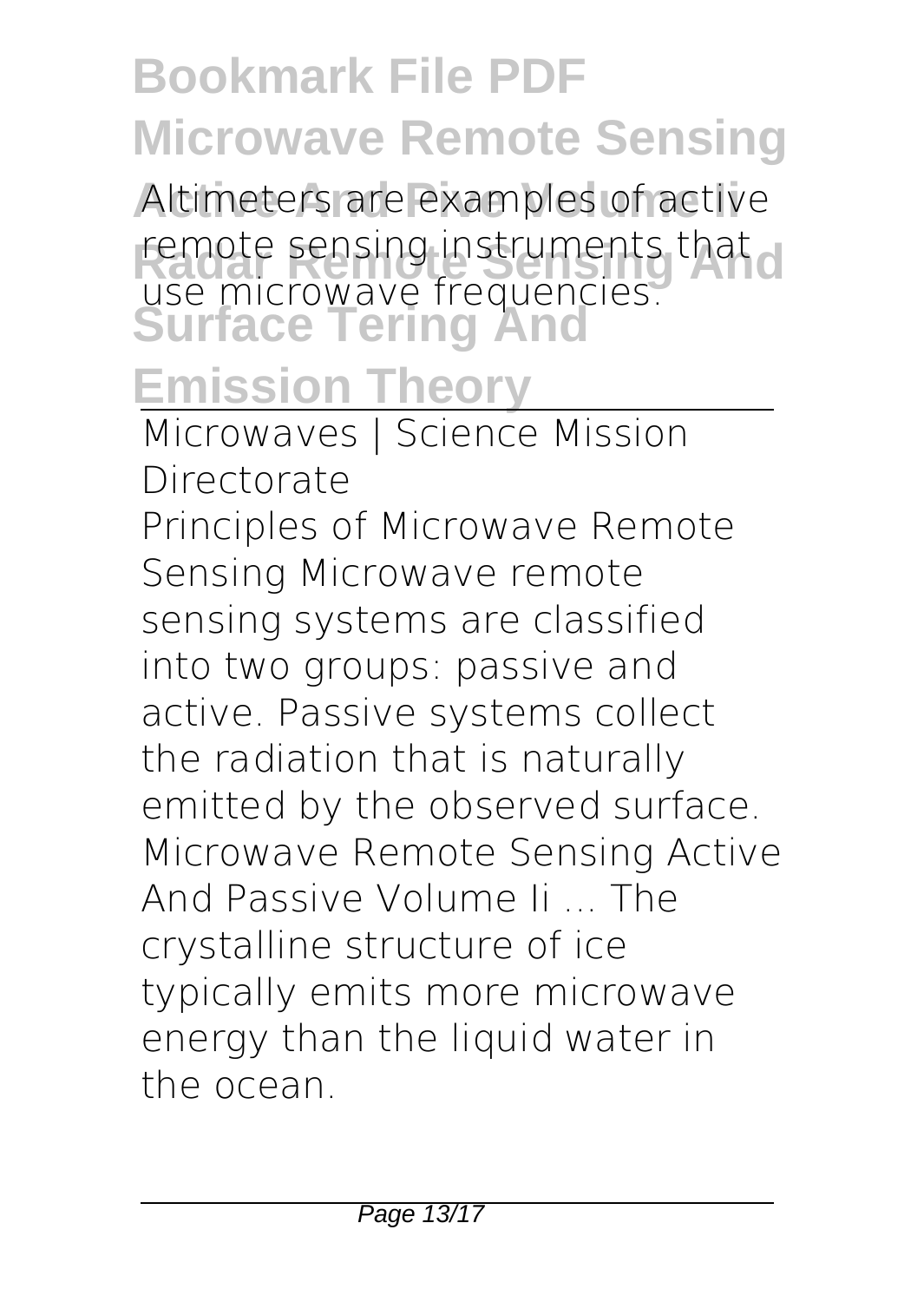Active And Passive Microwave Ii Remote Sensing | www sing And **DAAC:** Part of a family of multi-**Emission Theory** disciplinary Earth Observation Microwave (Active Sensor) ASF Satellites. Emitted a radar pulse with a spherical wavefront which reflects from the surface. Measured the range using a tracker aboard. Launched in 1991 and ended in 2000. 16: European Remote Sensing satellite (ERS-1) Radar Altimetry (RA) Radar (Active Sensor) ASF DAAC

Remote Sensors | Earthdata The majority of active sensors operate in the microwave band of the electromagnetic spectrum, which gives them the ability to penetrate the atmosphere under Page 14/17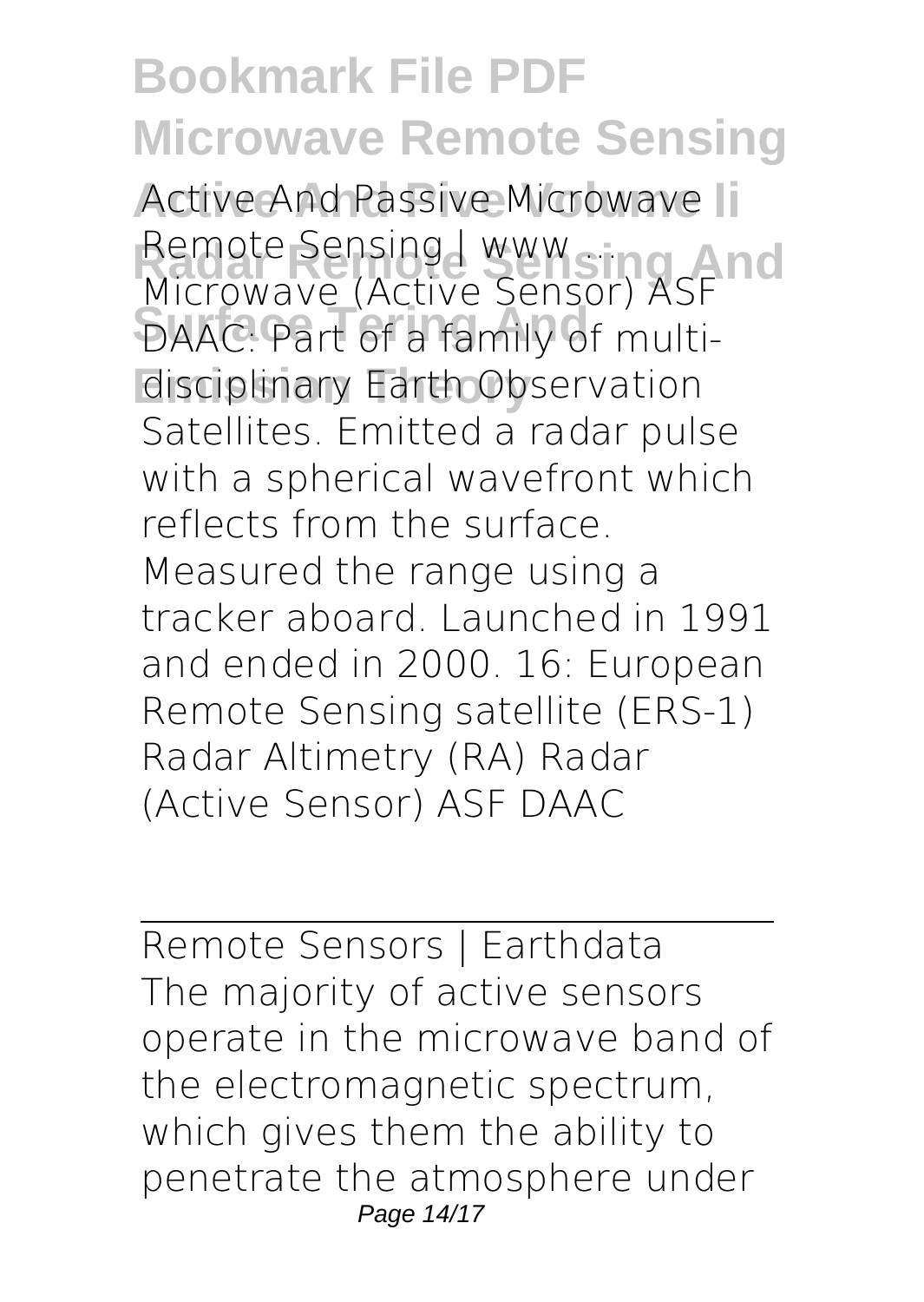most conditions. These types of sensors are useful for measuring d **Surface Tering And** forest structure, precipitation and winds, sea surface topography, the vertical profiles of aerosols, and ice, among others.

What is Remote Sensing? | Earthdata Microwave remote sensing is a

very dynamic field driven by advances in space technique and sensor design, improvements in processing techniques and retrieval algorithms, and the increasing demand of data in geosciences.

Remote Sensing | Special Issue : Microwave Remote Sensing Page 15/17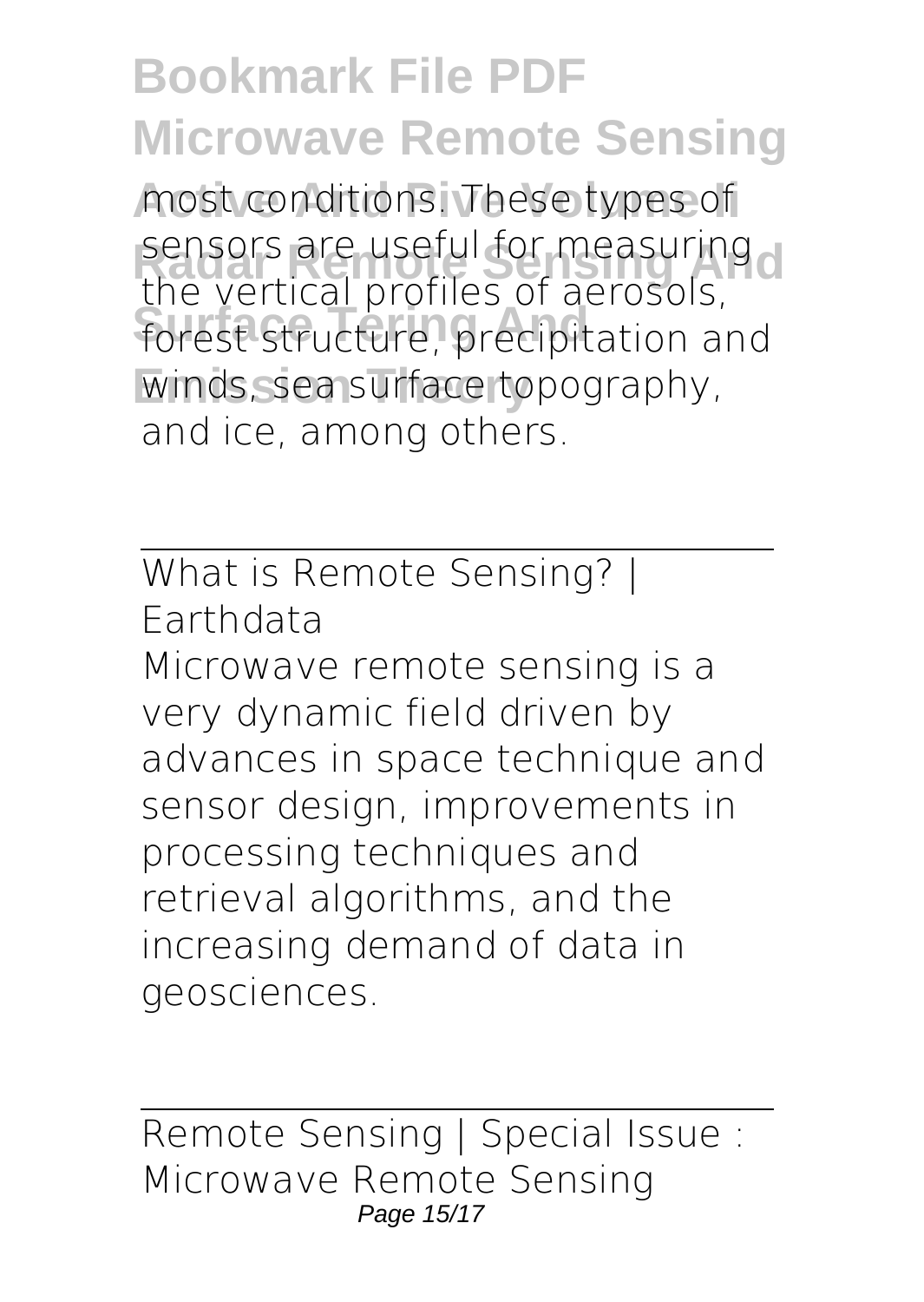**Bookmark File PDF Microwave Remote Sensing** above video is based on ume li microwave remote sensing / **And Surface Tering And** hindi. This is the lecture 7 of remote sensing and gis and in this microwave remote sensing in video we di...

microwave remote sensing | remote sensing and gis ... Conference 10421, Remote Sensing for Agriculture, Ecosystems, and Hydrology, and Conference 10426, Active and Passive Microwave Remote Sensing for Environmental Monitoring, Joint Session. Application of Sentinel-1 VH and VV and Sentinel-2 for soil moisture studies Paper 10426-13